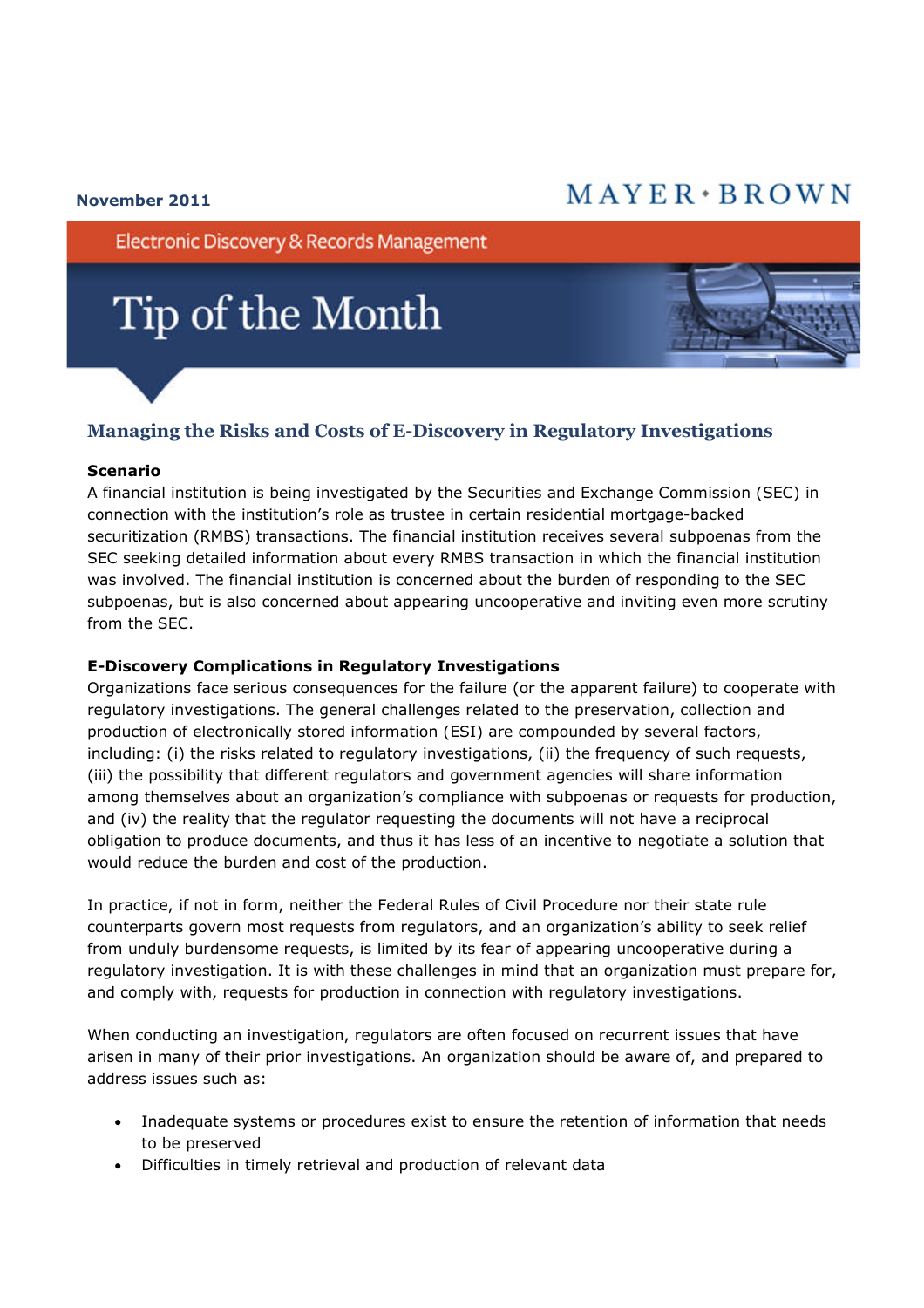- Insufficient coordination between legal and IT personnel in preservation efforts
- Reliance on individual personnel to preserve ESI without proper guidance, training or supervision
- Information that is lost when individuals leave the organization
- Relevant data that is unknown to the organization
- Backup tapes that are incorrectly identified as "unavailable" when they are available or in offsite storage facilities, or are represented as being overwritten when they have not been
- The existence of large volumes of email on file servers and backup tapes that have been taken out of service but not yet overwritten

#### **E-Discovery Risks in Regulatory Investigations**

The most serious risk associated with an organization's response to a regulatory investigation is the inadvertent destruction of information, which a regulator may view as a failure to cooperate or, even worse, as a willful attempt to obstruct an investigation. Therefore, organizations must endeavor to preserve relevant ESI in connection with any such investigation. Keep in mind that regulators often have a variety of mechanisms available to them to enforce preservation obligations.

For example, there are harsh criminal obstruction of justice laws, both federal and state, that can apply when an organization does not preserve documents when responding to a regulatory investigation. The possibility of obstruction of justice charges for knowing or willful destruction of ESI is a powerful motivator in driving an organization to proactively manage and address the preservation and collection of ESI. In addition, regulators have used the record-keeping requirements of the Securities Exchange Act of 1934 as a means to ensure the preservation of documents relevant to an investigation.

The SEC has aggressively pursued violations of those record-keeping rules through enforcement actions, including violations discovered in connection with an organization's response to requests for production of ESI. Similar, but less comprehensive, record-keeping rules have been enacted for the accounting industry under the Sarbanes-Oxley Act, and have been created by Title VII of the 2010 Dodd-Frank Wall Street Reform and Consumer Protection Act.

#### **Best Practices for Managing ESI in Regulatory Investigations**

Effective planning and appropriate disclosure is the key to satisfying regulators that an organization has complied with its preservation and production obligations. If a regulator is satisfied that an organization is attempting, in good faith, to comply with its request, the regulator may be more willing to negotiate limits on the preservation and production obligations to help the organization manage the costs and burdens of compliance.

*Formulate a Preservation and Collection Plan*. Prior to receipt of a specific regulatory request for production, identify key data sources for ESI and develop a plan for the proper preservation and collection of data from those sources, including custodian data, organizational data and data from disaster recovery systems.

*Document Preservation and Collection Efforts*. The best way to convince a regulator that appropriate steps have been taken to preserve and collect relevant data is to be able to explain to the regulator exactly what steps were taken. Carefully documenting the organization's efforts to implement its preservation and collection plan will put the organization in a position to provide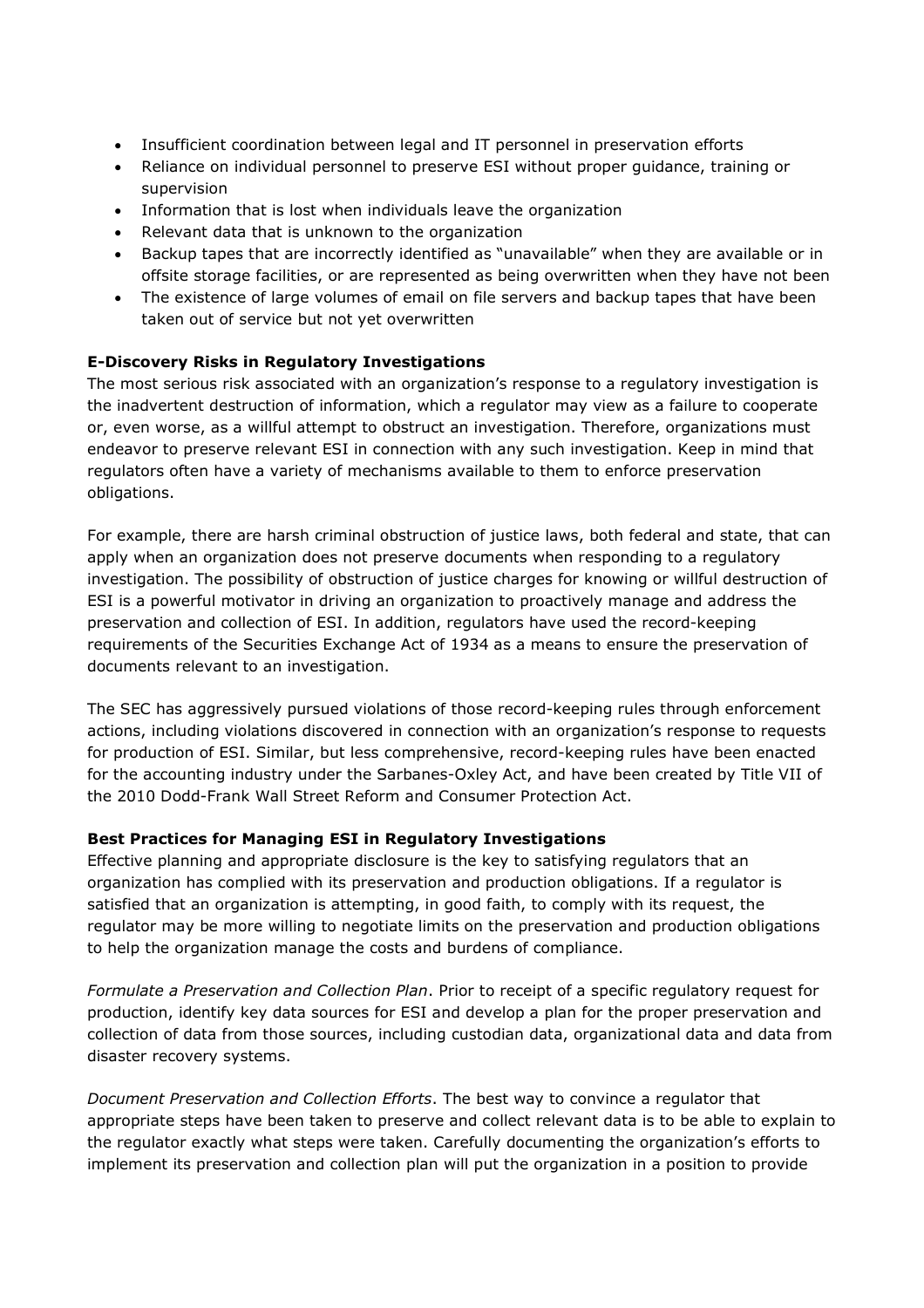immediate and accurate answers in response to a regulator's questions.

*Anticipate Second Requests.* It is common for regulators to issue second requests for production after the initial production has been completed. It is good practice to anticipate the possibility of a second request and to consider during an initial review and production which data, if any, may be useful for later production in response to a second request.

*"Meet and Confer" with Regulators.* Even though there is no rule or regulation that imposes an obligation to meet and confer with a regulator, regulators are often open to such meetings. Upon receiving a preservation letter or more formal subpoena, an organization (or its counsel) should immediately engage in a dialogue with the regulator about the steps that the organization is taking to preserve and produce ESI. Any burdens or impediments to effective compliance should be raised as soon as possible, if for no other reason than to demonstrate that the organization intends to cooperate with the investigation

*Be Aware of Production Guidelines.* Many regulators have specific guidelines for production. Compliance with such guidelines is presumed, and organizations and their counsel must be cognizant of them. Any burdens or challenges of meeting the production guidelines should be raised during the meet and confer with the regulator.

*Negotiate*. It is possible, and advisable in most cases, to negotiate the scope of preservation and production with a regulator. Keep in mind that regulators often have staffing or budgetary limitations, as well as time constraints, that impact their ability to review large volumes of data. Counsel for an organization should be prepared to discuss scope limitations on the preservation and production to the most relevant ESI, which may reduce the costs of compliance.

For inquiries related to this Tip of the Month, please contact Anthony J. Diana at adiana@mayerbrown.com, or Therese Craparo at tcraparo@mayerbrown.com.

Learn more about Mayer Brown's [Electronic Discovery & Records Management](http://www.mayerbrown.com/electronicdiscovery/) practice or contact Anthony J. Diana at adiana@mayerbrown.com, Michael E. Lackey at mlackey@mayerbrown.com, or Ed Sautter at esautter@mayerbrown.com.

Please visit us at www.mayerbrown.com.

If you would like to be informed of legal developments and Mayer Brown events that would be of interest to you please fill out our [new subscription form.](http://reaction.mayerbrown.com/reaction/RSGenPage.asp?RSID=8C8409EDCBE91F81C32E1B3CC3190DA3AF423917A59B66420)

Mayer Brown is a global legal services provider comprising legal practices that are separate entities (the "Mayer Brown Practices"). The Mayer Brown Practices are: Mayer Brown LLP and Mayer Brown Europe – Brussels LLP, both limited liability partnerships established in Illinois USA; Mayer Brown International LLP, a limited liability partnership incorporated in England and Wales (authorized and regulated by the Solicitors Regulation Authority and registered in England and Wales number OC 303359); Mayer Brown, a SELAS established in France; Mayer Brown JSM, a Hong Kong partnership and its associated entities in Asia; and Tauil & Chequer Advogados, a Brazilian law partnership with which Mayer Brown is associated. "Mayer Brown" and the Mayer Brown logo are the trademarks of the Mayer Brown Practices in their respective jurisdictions.

IRS CIRCULAR 230 NOTICE. Any tax advice expressed above by Mayer Brown LLP was not intended or written to be used, and cannot be used, by any taxpayer to avoid U.S. federal tax penalties. If such advice was written or used to support the promotion or marketing of the matter addressed above, then each offeree should seek advice from an independent tax advisor.

This email and any files transmitted with it are intended solely for the use of the individual or entity to whom they are addressed.